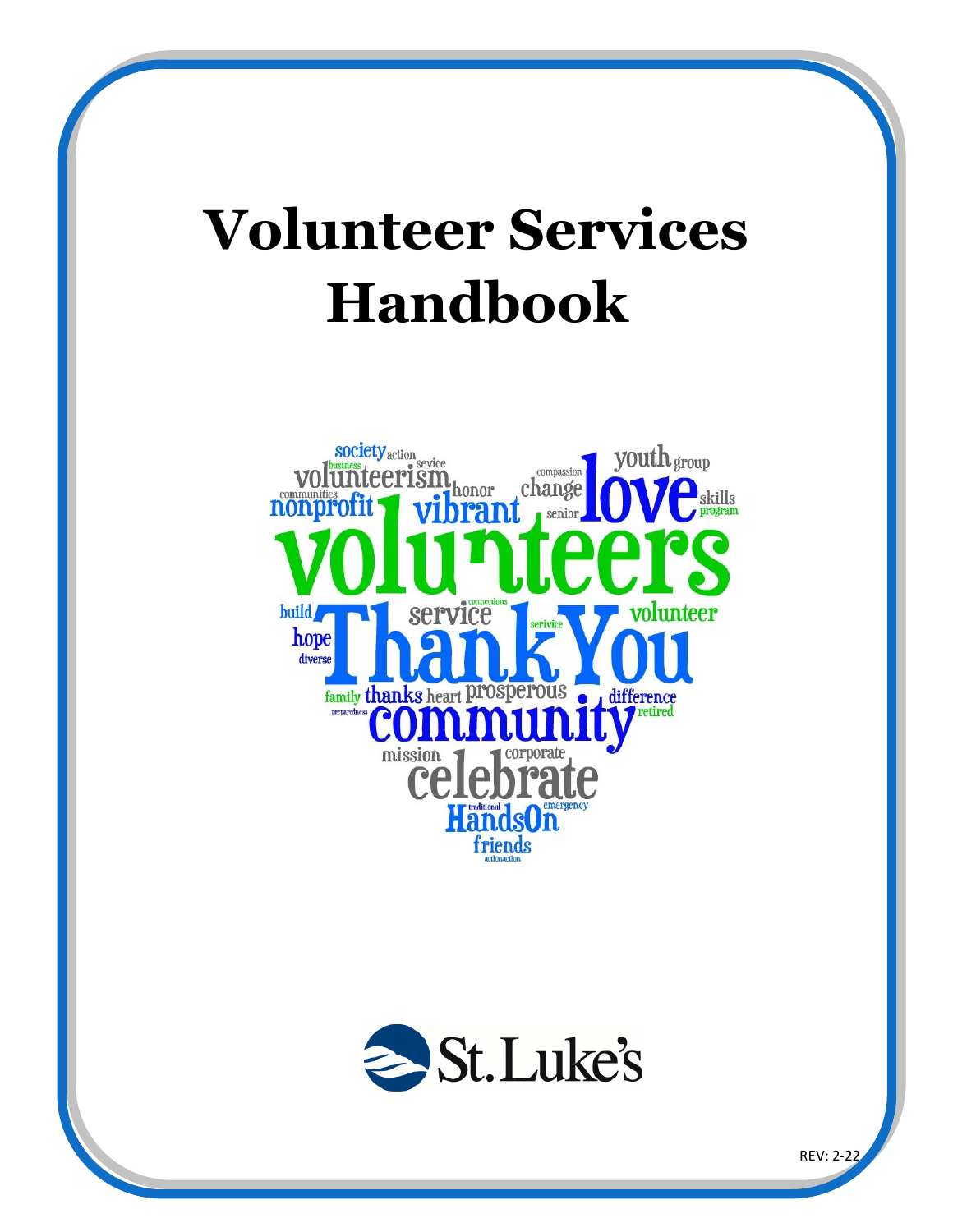# **WELCOME TO ST. LUKE'S**

Thank you for choosing to volunteer at St. Luke's. As a volunteer, you are part of the St. Luke's Volunteer Services Department, which coordinates activities for more than 120 volunteers.

You will have the opportunity to:

- Learn skills
- Meet new people
- Use your time, talents and skills to help others

We look forward to working with you and are excited to welcome you to the St. Luke's volunteer team!

### **Mission of the Volunteer Team**

Volunteer Services at St. Luke's is responsible for supporting and enhancing the services provided to our patients, family members, visitors and staff. This is accomplished with well trained caring volunteers who share their time, knowledge and abilities as volunteers at St. Luke's hospital and clinics.

### **St. Luke's Mission**

The Patient Above All Else.

### **St. Luke's Vision**

To provide the highest quality healthcare through trusted partnerships with our patients, employees and communities.

Please feel free to contact us with your questions and comments.

Mary Matlack Liz Abrahamson

Mary Matlack **Liz Abrahamson** Program Administrator—Volunteer Services Coordinator—Volunteer Services 218-249-5343 218-249-5344 Mary.Matlack@slhduluth.com Elizabeth.Abrahamson@slhduluth.com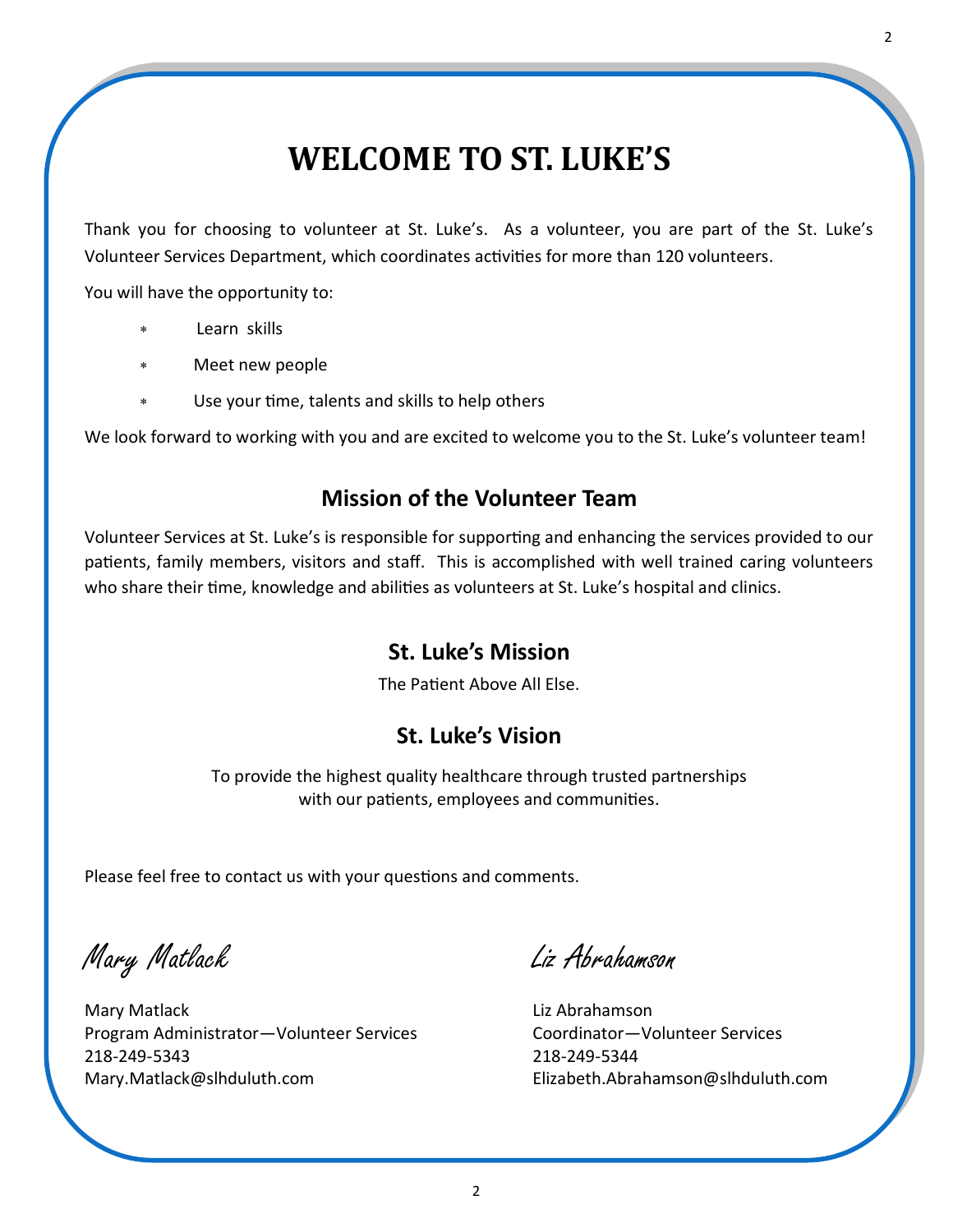# **BENEFITS OF VOLUNTEERING**

### **PARKING**\_\_\_\_\_\_\_\_\_\_\_\_\_\_\_\_\_\_\_\_\_\_\_\_\_\_\_\_\_\_\_\_\_\_\_\_\_\_\_\_\_\_\_\_\_\_\_\_\_\_\_\_\_\_\_\_\_\_\_\_\_\_\_\_\_\_\_\_\_\_\_\_\_\_\_\_

Free parking is provided in the Hospital Ramp. Please see Volunteer Services staff for additional options when the ramp is full and to pick up a parking permit for your dashboard.

### CAFETERIA TICKETS (Blue Waves Café)

On days you volunteer a courtesy meal/snack ticket is provided to use in the Blue Waves Café on the third floor in the hospital. Use the ticket only on the day you are volunteering. Your volunteer uniform and nametag must be worn when using a ticket. Please fill in the ticket with your name and date.

### **PHARMACY\_\_\_\_\_\_\_\_\_\_\_\_\_\_\_\_\_\_\_\_\_\_\_\_\_\_\_\_\_\_\_\_\_\_\_\_\_\_\_\_\_\_\_\_\_\_\_\_\_\_\_\_\_\_\_\_\_\_\_\_\_\_\_\_\_\_\_\_\_\_\_\_\_\_**

Northland Pharmacy, Northland Building, 2nd floor, offers a discount to employees and volunteers for over-the-counter drugs. Wear your uniform and name badge to recieve this discount.

#### **FREE FLU SHOTS AND REQUIRED VACCINATION\_\_\_\_\_\_\_\_\_\_\_\_\_\_\_\_\_\_\_\_\_\_\_\_\_\_\_\_\_\_\_\_\_\_\_\_\_\_\_\_\_\_\_\_\_**

Volunteer required vaccinations and annual flu shots are provided by St. Luke's Occupational Health.

#### **RETIRED AND SENIOR VOLUNTEER PROGRAM (RSVP)\_\_\_\_\_\_\_\_\_\_\_\_\_\_\_\_\_\_\_\_\_\_\_\_\_\_\_\_\_\_\_\_\_\_\_\_\_\_\_\_**

Volunteers age 55 and older qualify for RSVP and may be eligible for mileage reimbursement for travel to volunteer at St. Luke's. For more information contact Kirsten Ryden, 218-409-5991.

### **EDUCATION\_\_\_\_\_\_\_\_\_\_\_\_\_\_\_\_\_\_\_\_\_\_\_\_\_\_\_\_\_\_\_\_\_\_\_\_\_\_\_\_\_\_\_\_\_\_\_\_\_\_\_\_\_\_\_\_\_\_\_\_\_\_\_\_\_\_\_\_\_\_\_\_\_\_**

Volunteers are invited and encouraged to take part in most educational programs offered by St. Luke's. Notices of programs are posted in the Volunteer Services Office or in the Main Artery.

#### FITNESS CENTER

Volunteer are welcome to enroll to use the St. Luke's Fitness Center in Building A at the same monthly cost offered to employees.

#### **MARKETPLACE**

Volunteers receive a 10% discount on regular priced gifts in the Marketplace on the days they volunteer excluding balloons, candy, cards, and discounted merchandise, food and beverage.

#### FUTURE RECOMMENDATIONS

Volunteer Services keeps a record of your volunteer service. Volunteer Services staff may be contacted to write recommendations for scholarships or school applications. References for paid employment are limited to the following information: dates and hours volunteered and volunteer position title.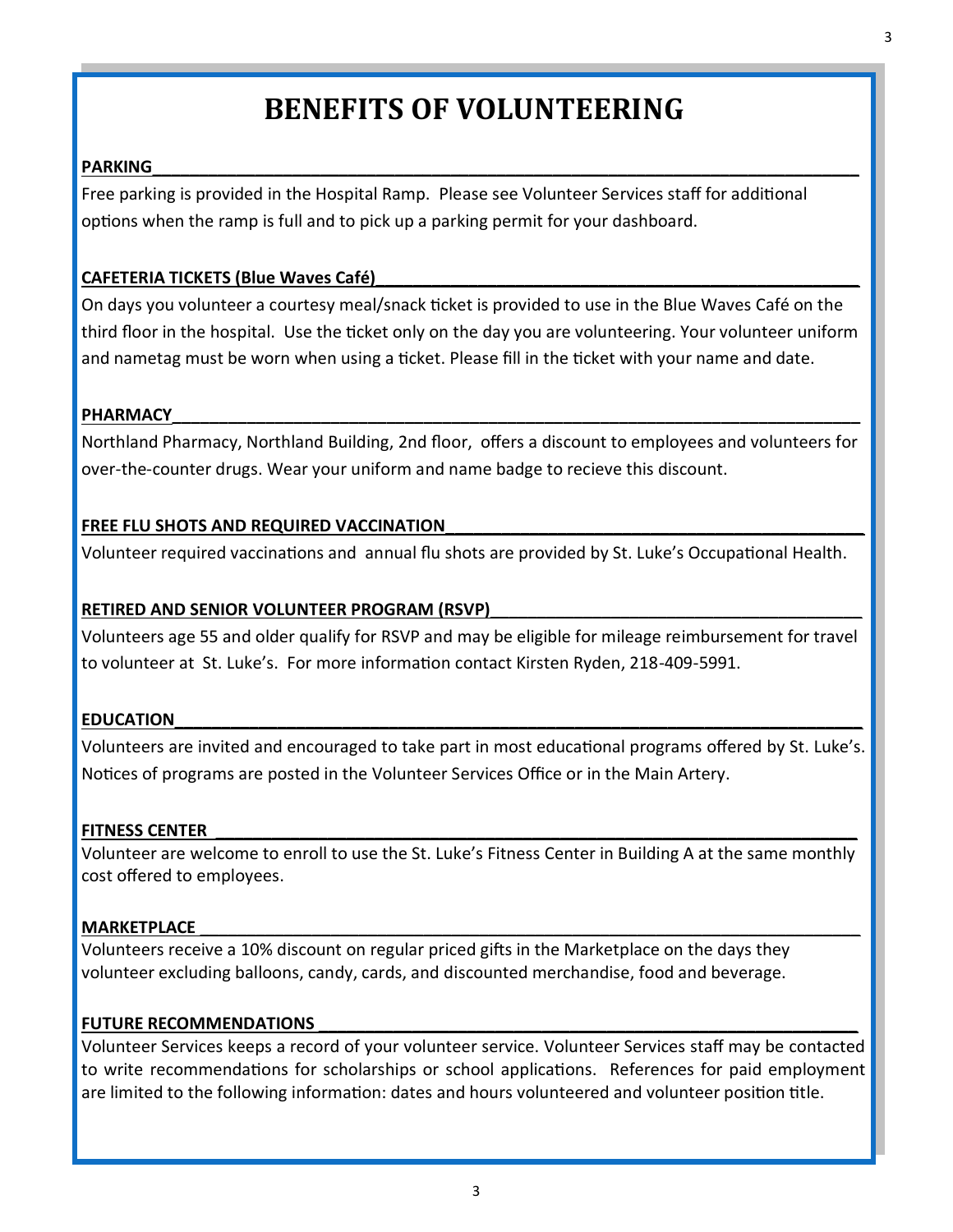

We are what people see when they arrive here.

4

### **Ours are the eyes patients look into when they are lonely and frightened.**

We are the voices people hear when they ride the elevators, or try to work through their illness.

Ours are the comments people hear when we think they can't.

### **We are the intelligent, caring, compassionate people they hope to find at St. Luke's.**

If we are rude, so is St. Luke's.

**If we are wonderful, so is St. Luke's.**

Our patients can know only what they see, hear and experience at St. Luke's.

We are judged by our performance, the care we give and the courtesies we extend.

Together, we create the impressions that our patients and visitors have.

### **Together, we are St. Luke's!**

### **Volunteer Requirements**

- Complete Volunteer Application
- Minnesota Background check with fingerprinting
- Complete screening for tuberculosis
- COVID 19 vaccination
- Flu vaccination annually
- Participate in interview and required orientation.
- Commitment to volunteer a 2—4 hour shift weekly for at least one year preferred
- Sign acknowledgement of confidentiality statement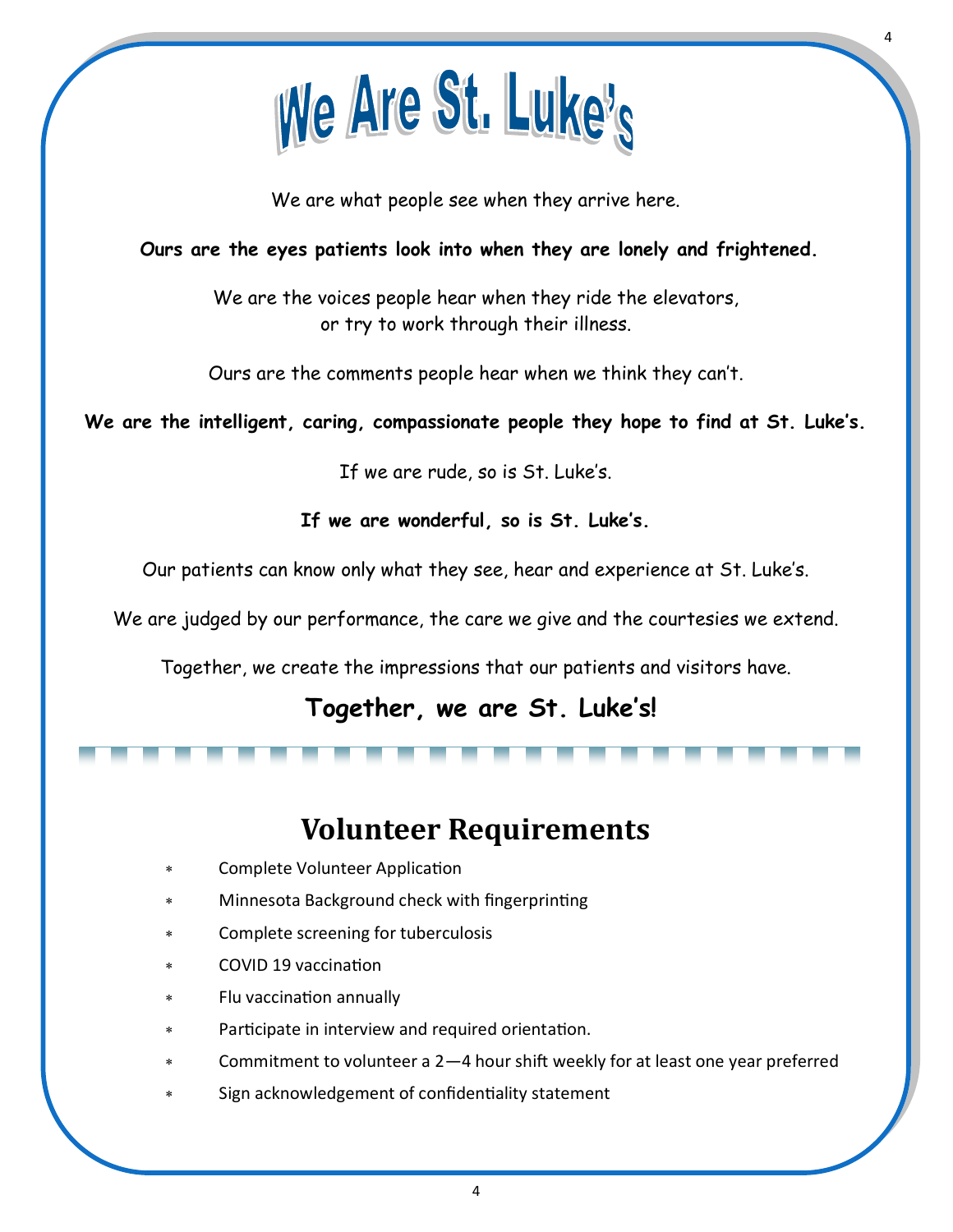# **USING YOUR TALENTS AND SKILLS**

Your special skills, interests and time commitment are matched with the St. Luke's needs. You may work with patients, families and visitors or assist staff in a hospital department or clinic. This list represents many of our volunteer positions. It is not inclusive of all volunteer opportunities.

### BREAST CENTER RECEPTION DESK

Greet patients and communicate information to them. Call patients to remind them of appointments.

### **CLERICAL ASSISTANCE\_\_\_\_\_\_\_\_\_\_\_\_\_\_\_\_\_\_\_\_\_\_\_\_\_\_\_\_\_\_\_\_\_\_\_\_\_\_\_\_\_\_\_\_\_\_\_\_\_\_\_\_\_\_\_\_\_\_\_\_\_\_\_\_\_\_**

Perform clerical duties as needed in a specific department.

### **CLINIC VOLUNTEER**

St. Luke's outpatient medical clinics. Help with office work and duties as requested by clinic staff.

### **HOSPITAL DELIVERIES\_\_\_\_\_\_\_\_\_\_\_\_\_\_\_\_\_\_\_\_\_\_\_\_\_\_\_\_\_\_\_\_\_\_\_\_\_\_\_\_\_\_\_\_\_\_\_\_\_\_\_\_\_\_\_\_\_\_\_\_\_\_\_\_\_\_**

Deliver books, magazines, patient comment cards to patient care and waiting areas. Project deliveries to departments and employees.

### **INFORMATION DESK**

Greet and direct visitors. Respond to requests for information.

### **INTENSIVE CARE WAITING AREA\_(ICU)**

Greet visitors, supply information about the ICU and waiting area. Provide a caring ear for family and friends of patients in ICU. Keep waiting area presentable (coffee area, magazines, etc).

### LABORATORY-PATHOLOGY

Organize supply shelves. Pull slides when requested, file slides, assist staff.

### **MAIL MESSENGER**

Sort mail and deliver mail to hospital departments/adjacent clinics and pick up out-going mail.

### **MARKETPLACE\_\_\_\_\_\_\_\_\_\_\_\_\_\_\_\_\_\_\_\_\_\_\_\_\_\_\_\_\_\_\_\_\_\_\_\_\_\_\_\_\_\_\_\_\_\_\_\_\_\_\_\_\_\_\_\_\_\_\_\_\_\_\_\_\_\_\_\_\_\_\_\_**

Assist customers, ring up cash, credit, and payroll deduction sales of food, beverage and merchandise. Clean and stock shelves and coolers, mark merchandise, open and close marketplace.

### **PHARMACY\_\_\_\_\_\_\_\_\_\_\_\_\_\_\_\_\_\_\_\_\_\_\_\_\_\_\_\_\_\_\_\_\_\_\_\_\_\_\_\_\_\_\_\_\_\_\_\_\_\_\_\_\_\_\_\_\_\_\_\_\_\_\_\_\_\_\_\_\_\_\_\_\_\_**

File orders, photocopy, transfer labels, file records, box records, clean shelves.

### S**PECIAL PROJECTS \_\_\_\_\_\_\_\_\_\_\_\_\_\_\_\_\_\_\_\_\_\_\_\_\_\_\_\_\_\_\_\_\_\_\_\_\_\_\_\_\_\_\_\_\_\_\_\_\_\_\_\_\_\_\_\_\_\_\_\_\_\_\_\_\_\_\_**

Group work: Complete special projects—mailings, packet building, inventory supplies, deliveries.

### SURGICAL AND PROCEDURAL CARE

Greet patients as they arrive for surgery/procedures, enter patient arrival time , escort families to patient bedside and doctor consultation rooms, assemble patient charts, answer phones, direct or escort families and visitors to hospital locations.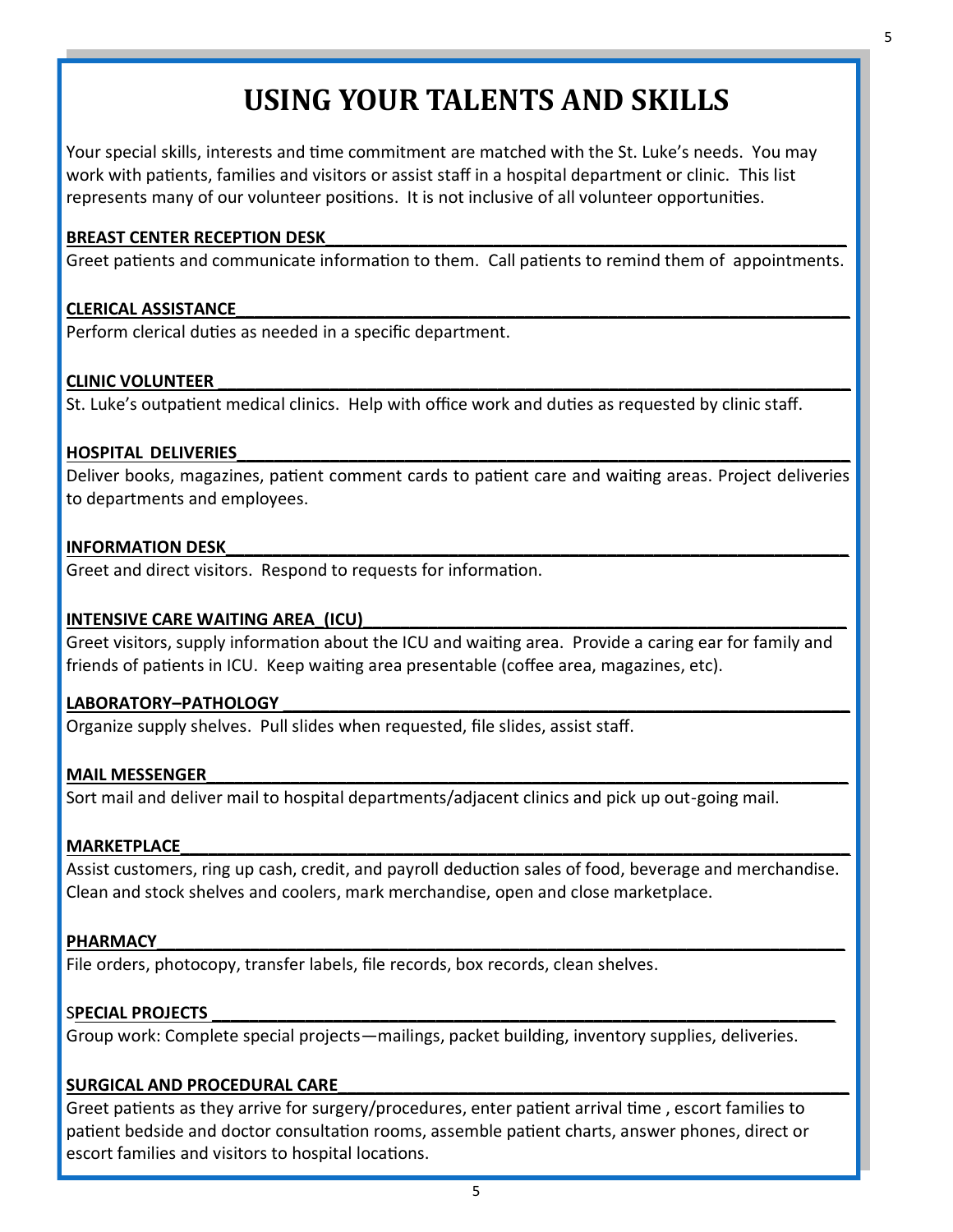# **ST. LUKE'S CULTURE**

You have a unique opportunity to enhance St. Luke's commitment to provide the best possible service to all St. Luke's customers—patients, family and friends of patients, visitors, vendors, employees. Customer service means treating everyone with caring, hospitality and dignity. You can create a powerful first impression. Every person that comes to St. Luke's has their own likes and dislikes, feelings, thoughts and beliefs, limitations and abilities, experiences. Respect for all is our expectation.

### **GREETINGS AND CUSTOMER SERVICE**

- Greet everyone with a warm and friendly smile, even people you don't know.
- $\bullet$  Introduce yourself with your name and title.
- Don't allow anyone to feel ignored; acknowledge their presence even if you can't help them immediately. Find an employee who can help.
- ◆ Make eye contact.
- Wear your name badge so the photo/name shows and is at a level that is easily readable.
- Healthcare settings can be stressful, please be patient and assist patients the best you can.

### **COMMUNICATION SKILLS**

- Listen attentively. Avoid unnecessary interruptions.
- Repeat what the customer tells you to be sure you understand.
- Make the customer your number one priority by giving him or her your full attention; don't rush. Allow customers to finish what they are saying.
- Don't burden patients or visitors with personal or work related problems.
- At the end of the conversation, ask: "Is there anything else I can do for you?"

### **ACKNOWLEDGE, INTRODUCE, DURATION, EXPLANATION, THANK YOU**

**Acknowledge, Introduce, Duration, Explanation, Thank You –AIDET** assists in providing excellent care to our patients and their families through effective and empathetic communication.

When we **ACKNOWLEDGE** patients, families and visitors with a friendly smile, they tend to smile, too.

When we **INTRODUCE** ourselves and explain what we do, people tend to feel a bit more comfortable.

When we indicate the **DURATION** of a test, procedure, appointment or the reason for a delay, patients and families appreciate knowing the time it will take.

When **EXPLANATIONS** are given about what you are doing for a patient, how things work and how to get further assistance, patient stress levels may decrease**.**

And, finally, a heartfelt **THANK YOU** fosters an attitude of gratitude on everyone's part. People appreciate being thanked for using St. Luke's services and will come back if they feel they've been listened to, cared for and appreciated.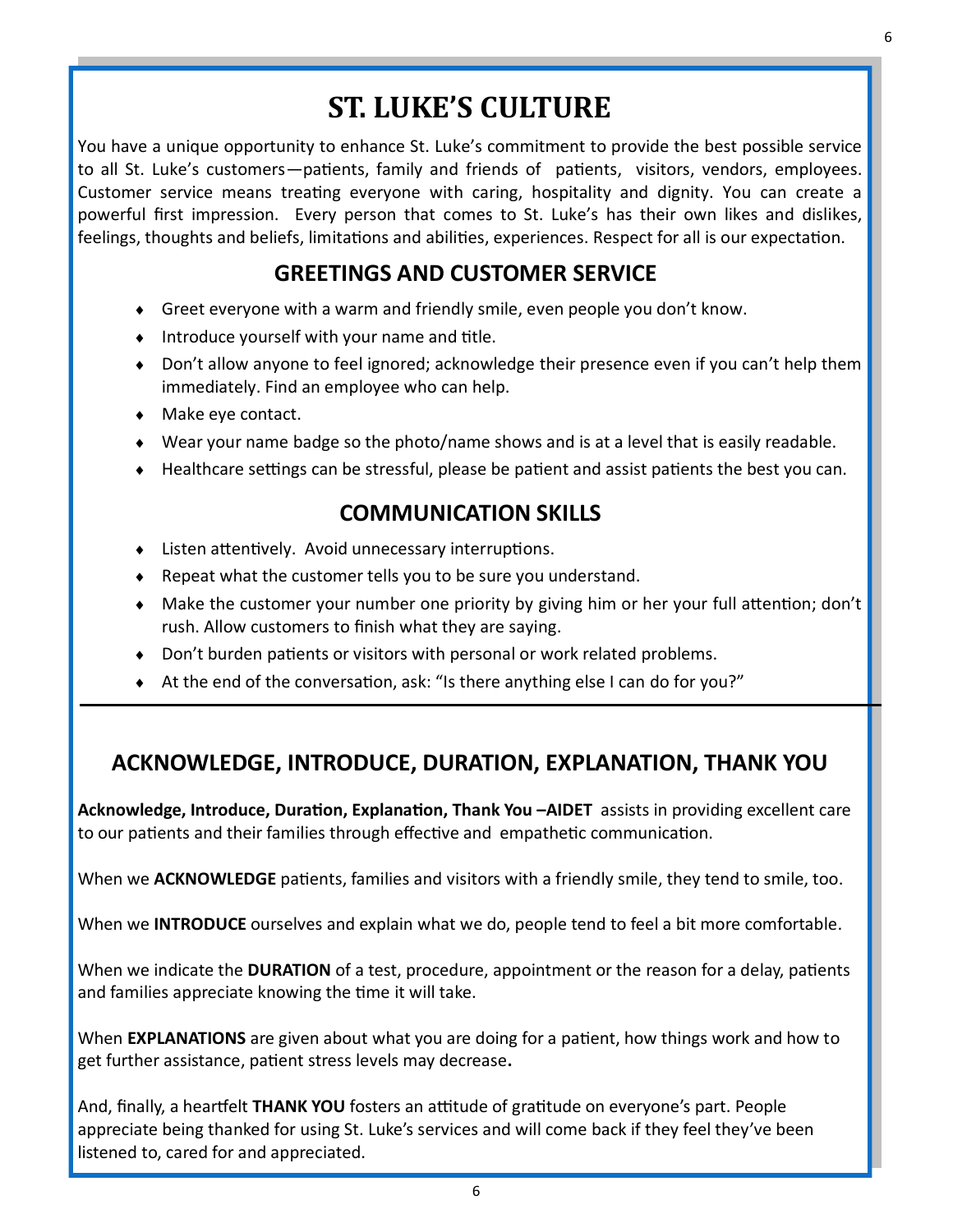# **CODE OF ETHICS**

7

The Health Insurance Portability and Accountability Act (HIPPA) was created to give patients control over their medical health information. protect patient information, hold people accountable for HIPPA violations, and set boundaries on the use and release of patient information.

**All medical care personnel, including all volunteers, are bound by a code of ethics for the protection of the patients and families we serve. The following rules must be observed:** 

- Keep confidential the many things you see, hear or learn while volunteering. Even a patient being in the hospital is confidential information. Keep patient information out of view.
- Learn the names and titles of persons in your assigned area and maintain a professional attitude at all times. Be accepting of the supervision of staff members.
- Be a good listener, lending a sympathetic ear without offering advice. If someone has questions about symptoms, treatments, or a diagnosis, refer them to a staff member. Only inquire about a diagnosis or facts of a case if it is necessary to perform your assignment.
- Keep opinions about doctors or hospital staff to yourself. When volunteering, don't ask your personal physician about your own health concerns.
- Only persons professionally connected with a patient have access to patient records. Patients or their families should not read charts or records.
- If professional services are being given to a patient, wait until they are completed before entering the room. When entering a patient's room, knock softly, say their names and announce yourself, why you want to enter their room and that you are a volunteer.
- If you feel you have not been trained to do an assignment requested, decline the request.
- Questions regarding patient safety can be directed to the unit's nursing staff or supervisors.
- While on duty, you must not promote any cause, religious, political or otherwise.

7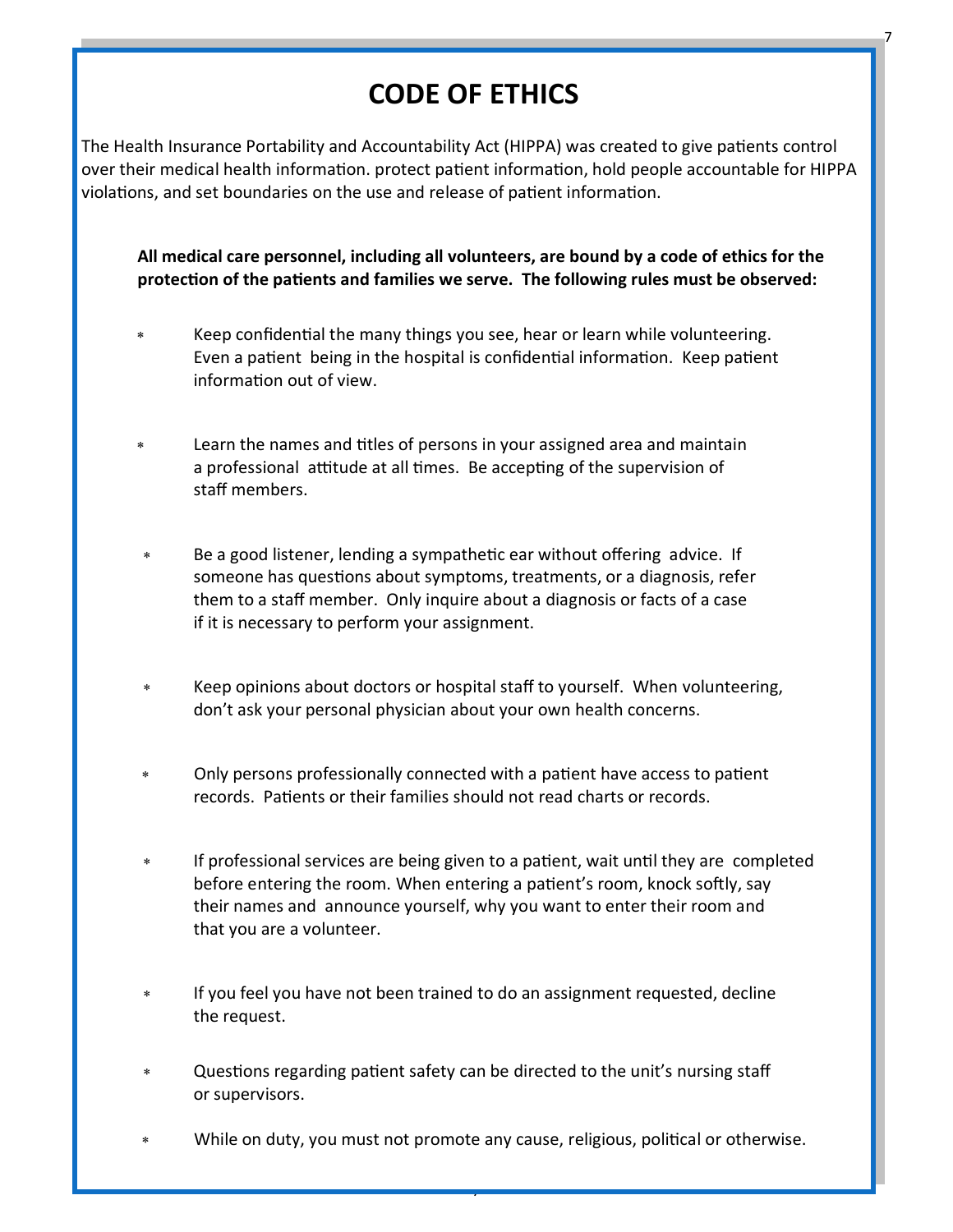# **VOLUNTEER EXPECTATIONS**

St. Luke's is responsible for the safety and quality of care provided to our patients and takes pride in creating a positive, respectful culture for all our customers. Volunteers are expected to behave in a manner supportive of this culture and abide by the relevant policies and procedures of St. Luke's. St. Luke's may take immediate action to dismiss a volunteer from service if their conduct threatens the safety or welfare of patients, visitors or staff or is not supportive of St. Luke's culture. Coaching, verbal warning and written warning may proceed dismissal depending on circumstances.

Volunteers are expected to follow St. Luke's policies and procedures in this printed material and instructed in orientation. Volunteers will maintain confidentially of all patient information. Volunteers will follow the directions of the supervisor in the assigned department.

### **ATTENDANCE\_\_\_\_\_\_\_\_\_\_\_\_\_\_\_\_\_\_\_\_\_\_\_\_\_\_\_\_\_\_\_\_\_\_\_\_\_\_\_\_\_\_\_\_\_\_\_\_\_\_\_\_\_\_\_\_\_\_\_\_\_\_\_\_\_\_\_\_\_\_\_\_\_\_**

Volunteers are expected to make a commitment to the shifts they agree to work. If you are unable to serve for any reason call the Volunteer Office at 249-5344 or e-mail as soon as possible.

### DRESS AND APPEARANCE

St. Luke's provides a volunteer uniform and name badge that you are required to wear during each shift. Volunteers represent St. Luke's with a professional appearance and good personal hygiene. Clothing should not be tight, overly loose or revealing. Clothing should be clean, neat and in good repair. Footwear should be clean,, in good repair, providing for adequate safety and appropriate to the department. Do not wear perfume, scented lotions or aftershave. St. Luke's complete Dress Code Policy is available from Volunteer Services staff.

### **REPORTING FOR SERVICE\_\_\_\_\_\_\_\_\_\_\_\_\_\_\_\_\_\_\_\_\_\_\_\_\_\_\_\_\_\_\_\_\_\_\_\_\_\_\_\_\_\_\_\_\_\_\_\_\_\_\_\_\_\_\_\_\_\_\_\_\_\_\_\_\_\_\_\_\_\_\_**

Volunteers will report to the Volunteer Services Office, located on 3 East in the hospital. Put your valuables in a locker. Sign in on the touch screen computer. Use the same process to sign out. Do not leave valuables in your uniform pockets or unattended in any area. Leave the key in the locker at the end of your shift. Please note that clinic volunteers will check in at their respective clinic.

### **HOSPITAL ETIQUETTE\_\_\_\_\_\_\_\_\_\_\_\_\_\_\_\_\_\_\_\_\_\_\_\_\_\_\_\_\_\_\_\_\_\_\_\_\_\_\_\_\_\_\_\_\_\_\_\_\_\_\_\_\_\_\_\_\_\_\_\_\_\_\_\_\_\_\_\_\_\_\_\_\_\_**

Be considerate of patients and visitors. We ask that you walk cautiously and keep to the right. Please talk quietly. Smile and greet people you meet in public areas, hallways and on elevators. If there is a patient on a stretcher in the elevator you are waiting for, please wait for the next elevator. When a stretcher is moved onto an elevator you are riding, ask the staff person if they would like you to exit.

### **IMORTANT SIGNS ON PATIENT HOSPITAL ROOM DOORS \_\_\_\_\_\_\_\_\_\_\_\_\_\_\_\_\_\_\_\_\_\_\_\_\_\_\_\_\_\_\_\_\_\_\_\_\_\_\_\_\_\_\_**

**Volunteers do not enter patient rooms with a stop sign,** no admittance or family only posted on the door**.** A door has a picture with a purple leaf signifies the death of the patient and the patient may still be in the room. A picture with a purple leaf on the door in the birthing center indicates that a patient may have lost a baby. Do not enter a room with either of these symbols.

### **GIFTS\_\_\_\_\_\_\_\_\_\_\_\_\_\_\_\_\_\_\_\_\_\_\_\_\_\_\_\_\_\_\_\_\_\_\_\_\_\_\_\_\_\_\_\_\_\_\_\_\_\_\_\_\_\_\_\_\_\_\_\_\_\_\_\_\_\_\_\_\_\_\_\_\_\_\_\_\_\_\_**

Volunteer should not accept gifts from patients, visitors or vendors at St. Luke's.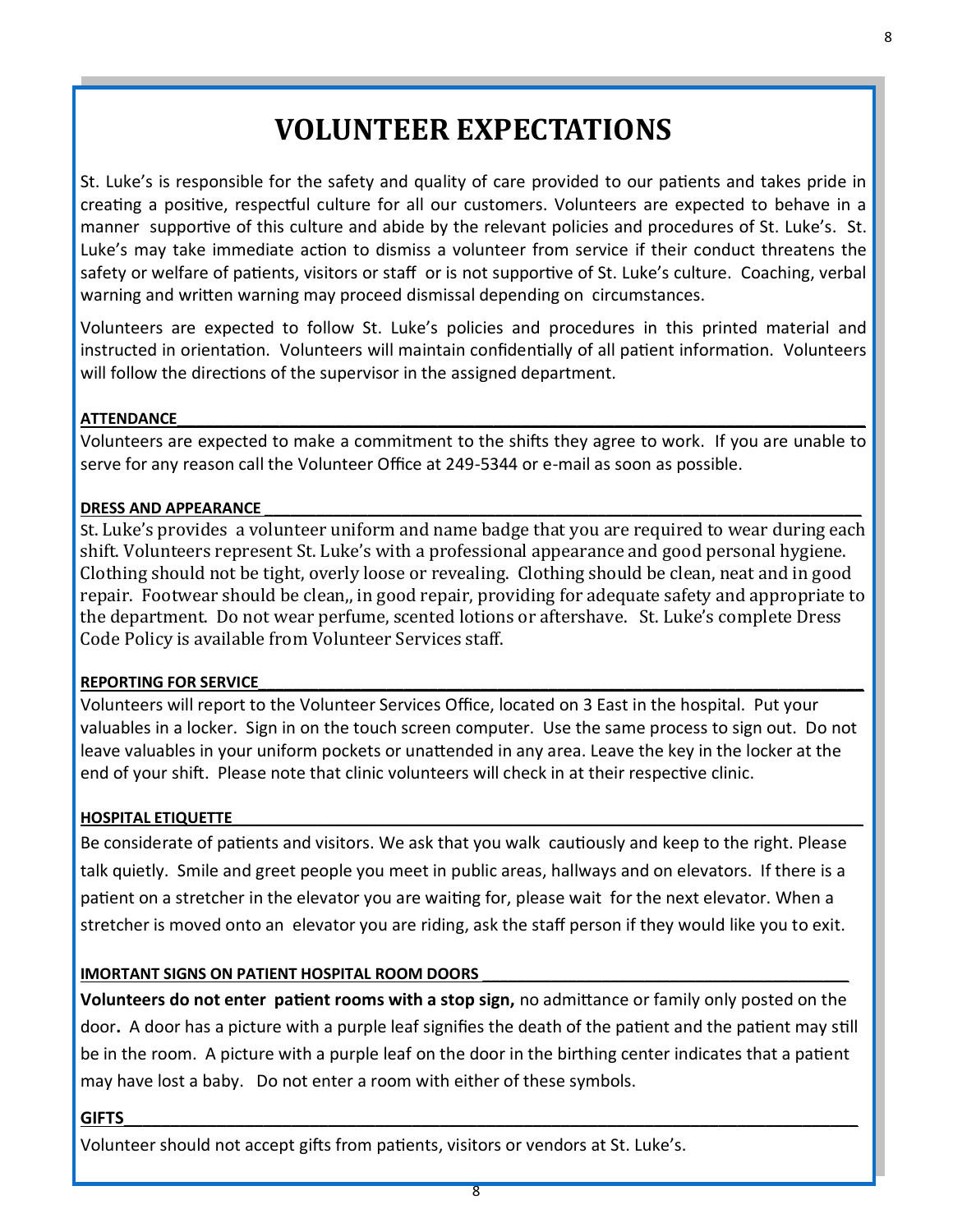#### **HANDWASHING \_\_\_\_\_\_\_\_**

Handwashing is the best way to interrupt the transmission of infection. Hands should be washed before and after each contact with a patient, before and after volunteering, before eating, after sneezing or coughing and after using the washroom.

#### **INFECTION CONTROL**

- Volunteers should be free of transmissible illness including open, draining skin lesions, upper respiratory infections, sore throats, and gastrointestinal infection. If a volunteer has signs/symptoms of an infection, Volunteer Services staff will advise them on clearance requirements to return to volunteer.
- Volunteers should never come in contact with another person's blood or body fluids (example: blood, feces, wound drainage, oral secretions, bile, vomit, etc.). Find an employee, who takes extra precautions such as wearing masks and gloves, to take over. In the event of a blood or body fluid exposure, volunteers must contact Occupational Heath for guidance.

### **SMOKING\_\_\_\_\_\_\_\_\_\_\_\_\_\_\_\_\_\_\_\_\_\_\_\_\_\_\_\_\_\_\_\_\_\_\_\_\_\_\_\_\_\_\_\_\_\_\_\_\_\_\_\_\_\_\_\_\_\_\_\_\_\_\_\_\_\_\_\_\_\_\_\_\_\_\_\_\_\_\_\_\_\_\_\_\_\_\_**

For the health of our patients, visitors, and our employees, St. Luke's is a tobacco-free Campus. This includes all areas on the grounds of the hospital and the clinics. You must be off the campus grounds to smoke. Please remind others of this policy as well or inform security to address.

#### WHEELCHAIR USE

Facility Assistants are available for transports. Consult with Volunteer Services staff regarding required training , direction and clearance before providing any wheelchair transports.

### **LIGATURE RISK \_\_\_\_\_\_\_\_\_\_\_\_\_\_\_\_\_\_\_\_\_\_\_\_\_\_\_\_\_\_\_\_\_\_\_\_\_\_\_\_\_\_\_\_\_\_\_\_\_\_\_\_\_\_\_\_\_\_\_\_\_\_\_\_\_\_\_\_\_\_\_\_\_\_\_**

- It's important to be aware of precautions for patients that demonstrate suicide ideation and have an understanding of the care and safety needed by psychiatric patients and staff that provide c are.
- A ligature point is anything which could be used to attach a cord, rope or other material for purpose of hanging or strangulation. Common ligature points in the hospital are overhead trapeze, door/door frame, hooks/handles and windows. Common ligatures are belts and sheets/towels.
- Psychiatric patients requiring medical care in a non-psychiatric setting (nursing units) must be protected when demonstrating suicidal ideation. The patient will be monitored on 1-1 continuous observation by nursing staff. Sharp objects and/or identified ligature risks and equipment that can be used as weapons are removed from the patient room— extra chairs/tables, garbage and biohazard bags, hand soap and sanitizer, magazines/items with staples, pencils/pens, call light cords/telephone cords. Many personal items are also prohibited such as pop cans/bottles, belts, shoes, sunglasses, make-up, headbands, hair picks, wallets, cell phones, internet access, spiral notebooks, glass items, jewelry.
- Be aware are of environmental safety risks such as unsecured carts (housekeeping, carpentry,, dietary) that contain items like mops, roll of garbage bags, extension cords, and bath blankets. Keep secured doors locked. Patient visitors should check in at the nurse's station to learn if visitation is restricted to address the patient's immediate safety needs.
- Safety concerns and questions regarding safety for a particular patient can be directed to the unit's nursing staff or supervisors.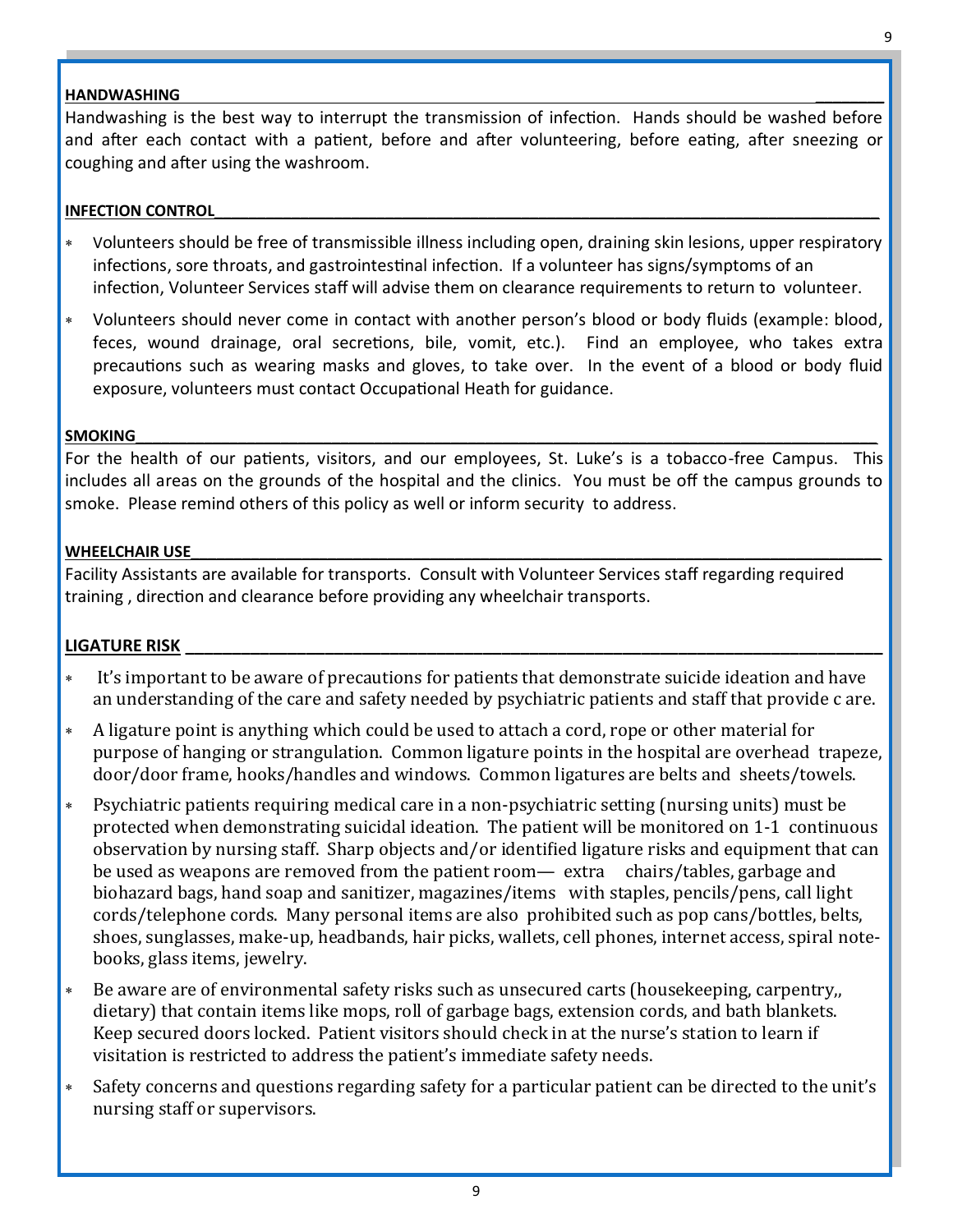

**If you spot a stroke in the hospital, call 5220 and say:** 

**"Rapid Response Team to (your location)"**

**This will alert a St. Luke's medical team to respond to your location to care for the patient.**

# **STROKE FACTS**

- Every year in the U.S. 795,000 people suffer a stroke, which makes it the 5th leading cause of death.
- When someone suffers a stroke all treatment options are time sensitive, so it is important to recognize the signs and symptoms of stroke and get the patient emergency treatment as soon as possible.
- To assist you in recognizing stroke signs and symptoms, and remind you to call the Rapid Response Team at 249-5220 (**dial 5220 when in the hospital; 911 when in the clinic**), the "BE FAST" poster was developed. When activated, the Rapid Response Team will come to your location, assess the patient, and decide the best course of action to take.
- We realize that if you encounter a visitor, patient, or employee having a possible medical event, that this can be very stressful. The " BE FAST" poster was designed to assist you in getting the patient rapid medical attention.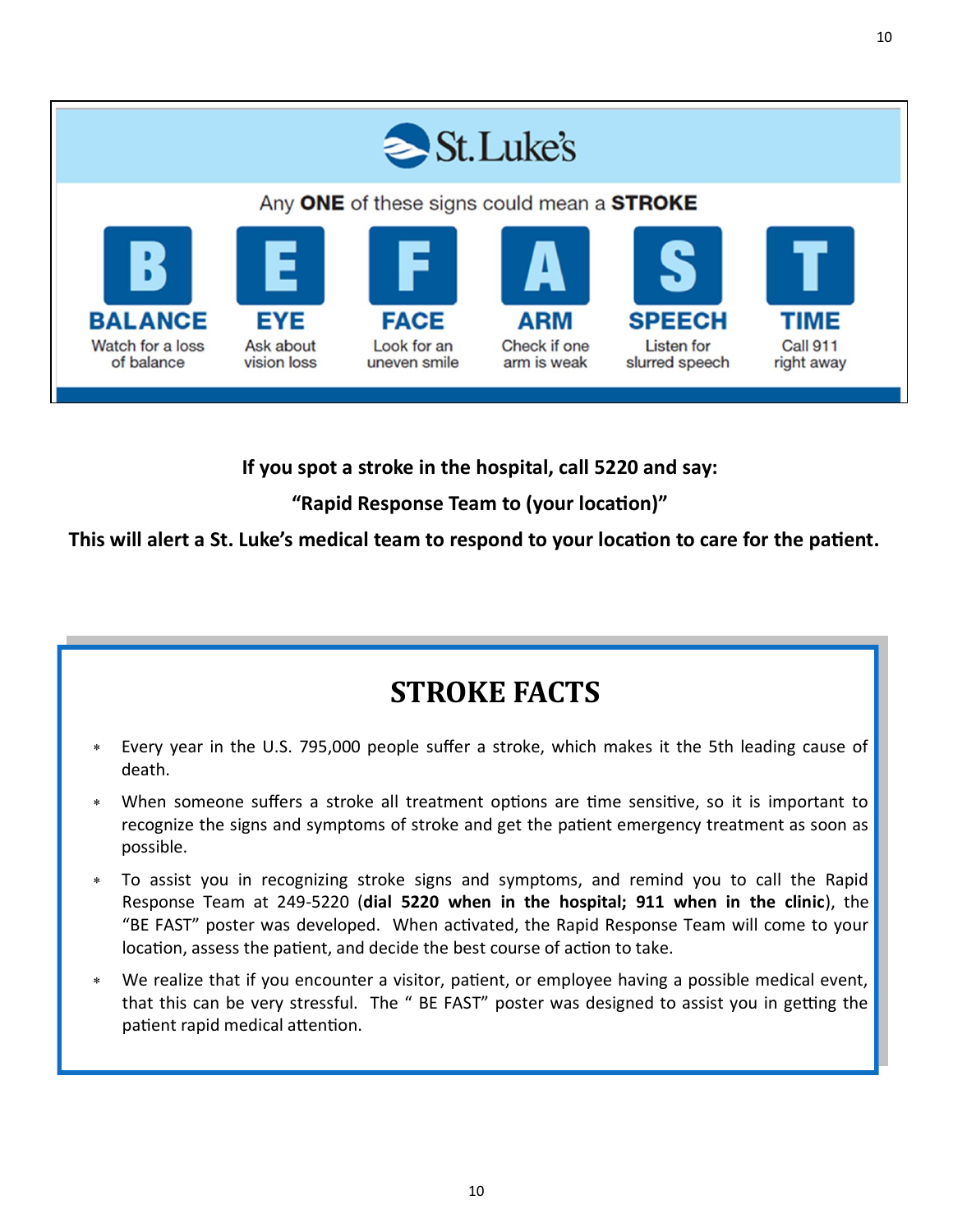# **SAFETY AND SECURITY**

### **POTENTIALLY VIOLENT SITUATIONS**

In difficult or violent/potentially violent situations, following are some things you can do to de-escalate the situation:

- Manage your emotions.
- Use de-escalation techniques. Remain calm.
- Call for help/involve other staff.

### **ILLNESS OR ACCIDENT**

If an accident or illness happens as a result of your volunteering notify your Supervisor and the Volunteer Office immediately. Our insurance may provide secondary coverage to your personal coverage if treatment is needed .

### **BACK CARE**

**V**olunteers should decline requests to lift loads that are heavier than your safe capacity. Ask for help if lifting of items is requested.

### **ELECTRICAL SAFETY**

Use caution around electricity. Do not use damaged equipment and report problems immediately to the department manager or Volunteer Services staff.

### **Material Safety Data Sheets (MSDS)**

A MSDS is an informational sheet provided by the manufacturer/supplier of the product to provide information about the product and its safe use. MSDS sheets are available to you by asking department staff or Volunteer Services staff.

### **HAZARDOUS SUBSTANCES**

- Products and chemicals are hazardous if they present any physical or health hazard to the people who use them. Examples are combustible flammable, unstable or radio active materials.
- Other materials are hazardous because they cause illness or injury during use or as a result of exposure. Examples include chemicals which are carcinogenic (cancer producing), toxic agents, irritants, corrosives and agents which damage the lungs, skin, eyes or mucous membranes..
- If you have an exposure: Rinse affected skin thoroughly, flush eyes immediately, continuing for at least 15 minutes (use eyewash station if available) and notify your supervisor or Volunteer Services staff.